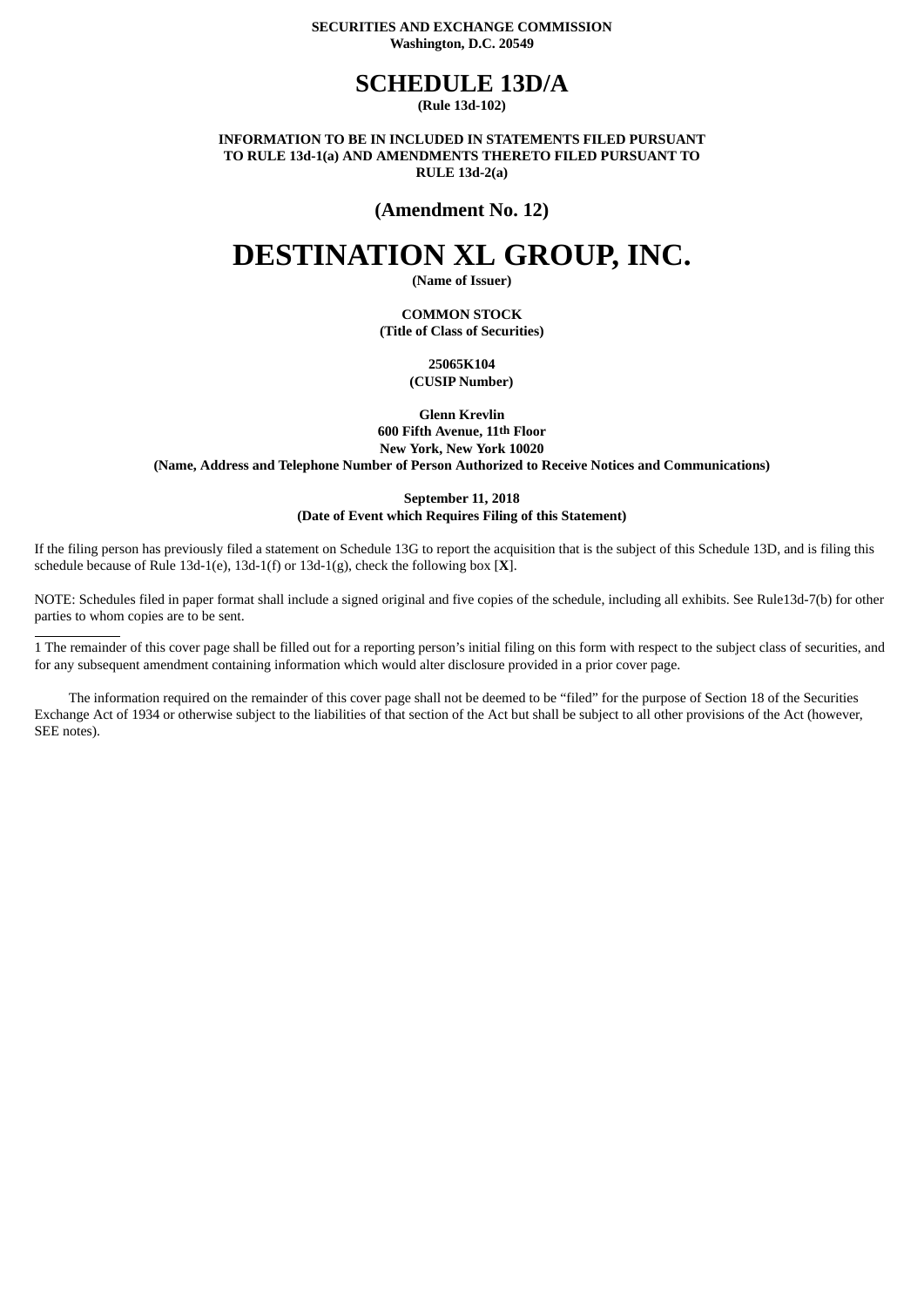CUSIP No. 25065K104 Page 2 of 7 Pages

| (1)                                                        | NAME OF REPORTING PERSON                                                                     |      |                                                      |
|------------------------------------------------------------|----------------------------------------------------------------------------------------------|------|------------------------------------------------------|
|                                                            | <b>Glenn J. Krevlin</b>                                                                      |      |                                                      |
| (2)                                                        | CHECK THE APPROPRIATE BOX IF A MEMBER OF A GROUP*<br>(a) $\Box$<br>$(b) \boxtimes$           |      |                                                      |
| (3)                                                        | <b>SEC USE ONLY</b>                                                                          |      |                                                      |
| (4)                                                        | <b>SOURCE OF FUNDS*</b>                                                                      |      |                                                      |
|                                                            | AF, PF                                                                                       |      |                                                      |
| (5)                                                        | CHECK IF DISCLOSURE OF LEGAL PROCEEDINGS IS REQUIRED PURSUANT TO ITEMS 2(d) or 2(e)          |      |                                                      |
|                                                            | $\Box$                                                                                       |      |                                                      |
| (6)                                                        | CITIZENSHIP OR PLACE OF ORGANIZATION                                                         |      |                                                      |
|                                                            | <b>United States of America</b>                                                              |      |                                                      |
|                                                            |                                                                                              |      | (7) SOLE VOTING POWER                                |
|                                                            |                                                                                              |      |                                                      |
| <b>NUMBER OF</b><br><b>SHARES</b>                          |                                                                                              |      | 4,104,751 (See Item 4)<br><b>SHARED VOTING POWER</b> |
| <b>BENEFICIALLY</b>                                        |                                                                                              | (8)  |                                                      |
| <b>OWNED BY</b>                                            |                                                                                              |      | $\overline{0}$                                       |
| <b>EACH</b><br><b>REPORTING</b>                            |                                                                                              | (9)  | <b>SOLE DISPOSITIVE POWER</b>                        |
| <b>PERSON</b>                                              |                                                                                              |      |                                                      |
|                                                            | WITH:                                                                                        | (10) | 4,104,751 (See Item 4)<br>SHARED DISPOSITIVE POWER   |
|                                                            |                                                                                              |      |                                                      |
|                                                            |                                                                                              |      | $\overline{0}$                                       |
| (11)                                                       | AGGREGATE AMOUNT BENEFICIALLY OWNED BY EACH REPORTING PERSON                                 |      |                                                      |
|                                                            |                                                                                              |      |                                                      |
| (12)                                                       | 4,104,751 (See Item 4)<br>CHECK IF THE AGGREGATE AMOUNT IN ROW (11) EXCLUDES CERTAIN SHARES* |      |                                                      |
|                                                            |                                                                                              |      |                                                      |
|                                                            | П                                                                                            |      |                                                      |
| PERCENT OF CLASS REPRESENTED BY AMOUNT IN ROW (11)<br>(13) |                                                                                              |      |                                                      |
| 8.35% (See Item 4)                                         |                                                                                              |      |                                                      |
| (14)                                                       | TYPE OF REPORTING PERSON*                                                                    |      |                                                      |
|                                                            | IN                                                                                           |      |                                                      |
|                                                            |                                                                                              |      |                                                      |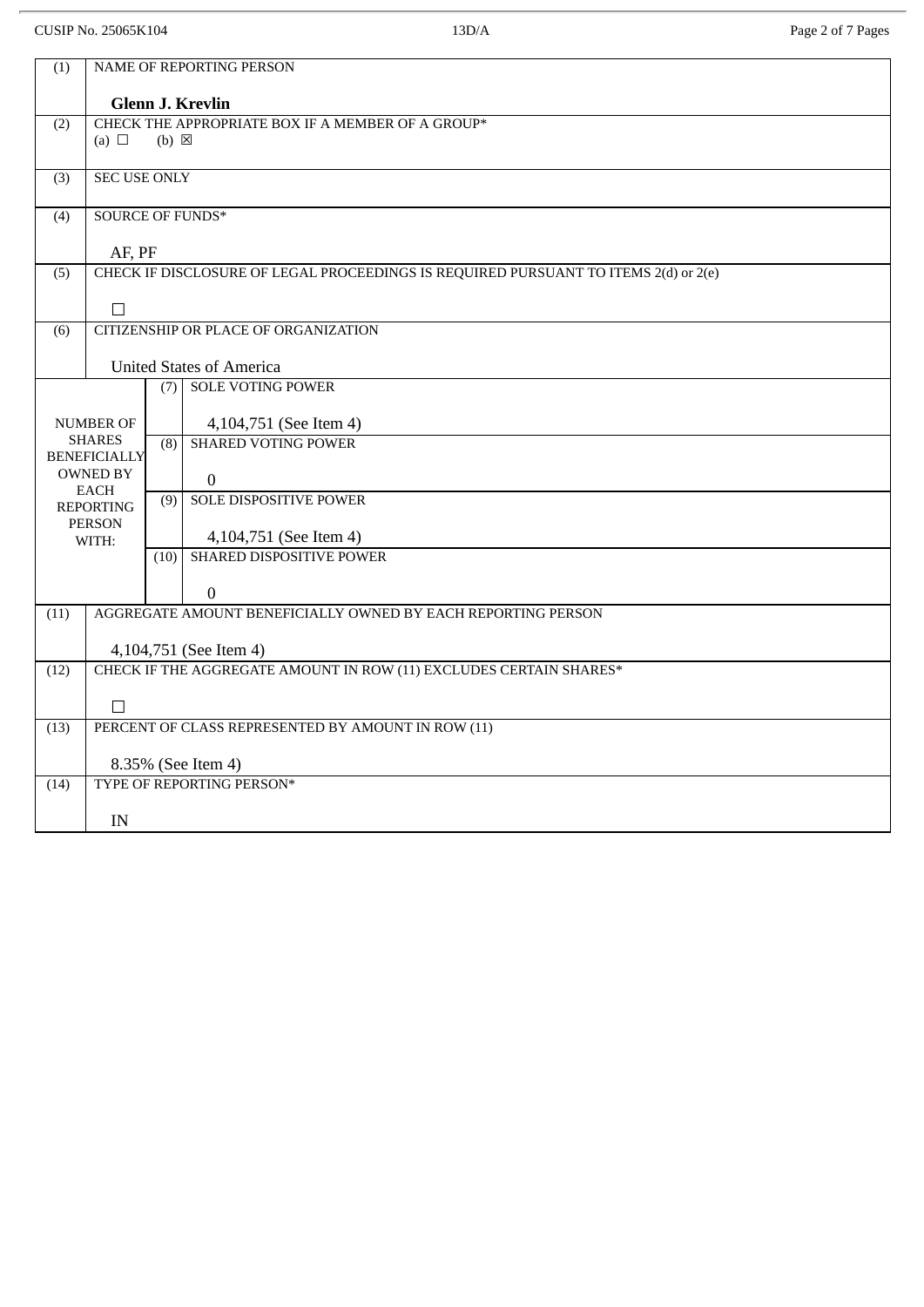#### **Item 1. Security and Issuer.**

This statement relates to the common stock, \$0.01 par value (the "Common Stock"), of Destination XL Group, Inc. (the "Company"). The principal executive office of the Company is located at 555 Turnpike Street, Canton, Massachusetts 02021.

All information contained in this Schedule 13D is, after reasonable inquiry and to the best of Mr. Krevlin's knowledge and belief, true, complete and correct as of the date of this Schedule 13D.

#### **Item 2. Identity and Background.**

(a) This statement is being filed by Glenn J. Krevlin.

- (b) The principal business address of Mr. Krevlin is 600 Fifth Avenue, 11th Floor, New York, New York.
- (c) The principal business of Mr. Krevlin is to manage personal investments.

(d) Mr. Krevlin has not, during the last five years, been convicted in a criminal proceeding (excluding traffic violations or similar misdemeanors).

(e) Mr. Krevlin has not, during the last five years, been party to a civil proceeding of a judicial or administrative body of competent jurisdiction and as a result of such proceeding was or is subject to a judgment, decree or final order enjoining future violations of, or prohibiting or mandating activities subject to, federal or state securities laws or finding any violation with respect to such laws.

(f) Mr. Krevlin's place of citizenship is the United States of America.

#### **Item 3. Source and Amount of Funds or Other Consideration.**

As more fully described under Item 4 below, the decrease in percentage of the Company's securities held by Mr. Krevlin occurred as a result of the winding down of certain funds previously managed by Mr. Krevlin and entities controlled by Mr. Krevlin. In connection with the winding down of such funds, the shares of Common Stock of the Company were distributed to the members of the funds, including to entities controlled by Mr. Krevlin and to members of Mr. Krevlin's family, over whose accounts Mr. Krevlin has sole voting and dispositive control. In addition, the decrease in percentage of the Company's securities held by Mr. Krevlin occurred as a result of the termination of a relationship by which an entity controlled by Mr. Krevlin acted as investment manager for certain third party accounts. Previously, 1,413,361 shares of Common Stock were held in such third party managed accounts. Furthermore, Mr. Krevlin sold 539,720 shares of Common Stock prior to the winding down of the funds that previously owned the Common Stock and purchased, through an entity controlled by Mr. Krevlin, 37,284 shares of Common Stock using personal funds in the open market in the last 60 days.

#### **Item 4. Purpose of Transaction.**

Mr. Krevlin acquired the Common Stock based on Mr. Krevlin's belief that such an investment represented an attractive investment opportunity. Mr. Krevlin may purchase additional securities, if Mr. Krevlin deems that such a transaction represents an attractive investment opportunity, or may similarly dispose of such securities to meet its investment objectives.

During 2018, various funds managed and advised by entities controlled by Mr. Krevlin, including Glenhill Capital Overseas Master Fund, LP, were wound down. The assets of such funds were distributed to its members, including to entities controlled by Mr. Krevlin and to members of Mr. Krevlin's family, over whose accounts Mr. Krevlin has sole voting and dispositive control. Following the completion of such distributions, the termination of the relationship with third party managed accounts and the open market transactions described in Item 3 above, Mr. Krevlin has sole voting and dispositive control over 4,104,751 of Common Stock and disclaims beneficial ownership of such shares except to the extent of his pecuniary interest therein.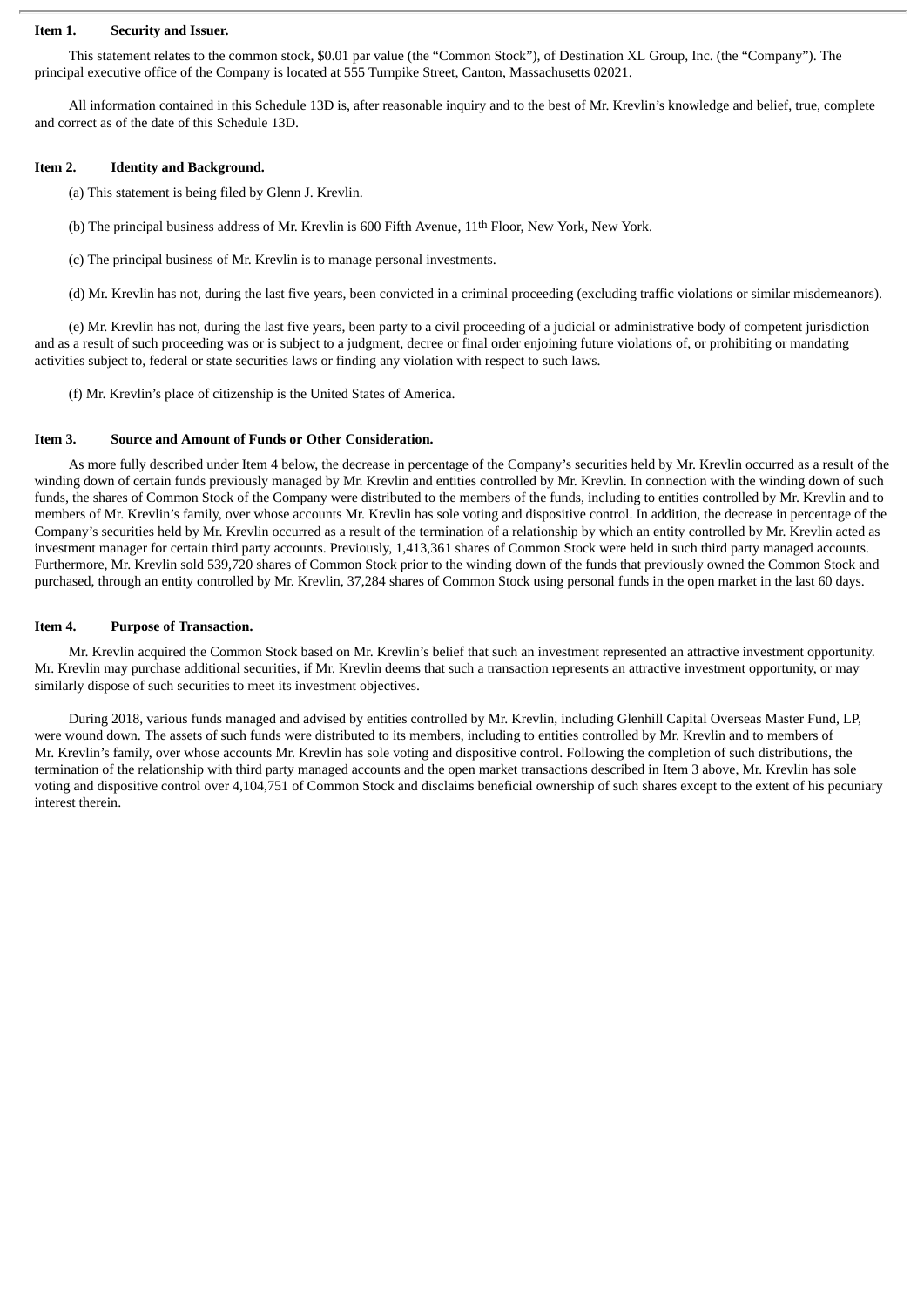#### Plans or Proposals of the Reporting Person

On September 11, 2018, Mr. Krevlin sent to the Board of Directors of the Company the letter attached as Exhibit 1 hereto. In the letter, Mr. Krevlin indicated his interest in joining the Board of Directors of the Company and his concern with respect to the search for a new CEO of the Company.

Except as set forth above, Mr. Krevlin has no plans or proposals that relate to or would result in (a) the acquisition by any person of additional securities of the Company or the disposition of securities of the Company; (b) an extraordinary corporate transaction, such as a merger, reorganization or liquidation, involving the Company or any of its subsidiaries; (c) a sale or transfer of a material amount of assets of the Company or any of its subsidiaries; (d) any change in the present board of directors or management of the Company, including any plans or proposals to change the number or term of directors or to fill any existing vacancies on the board; (e) any material change in the present capitalization or dividend policy of the Company; (f) any other material change in the Company's business or corporate structure; (g) changes in the Company's memorandum and articles of association and instruments corresponding thereto or other actions which may impede the acquisition of control of the Company by any person; (h) causing a class of securities of the Company to be delisted from a national securities exchange or to cease to be authorized to be quoted in an inter-dealer quotation system of a registered national securities association; (i) a class of equity securities of the Company becoming eligible for termination of registration pursuant to Section  $12(g)(4)$  of the Exchange Act; or (j) any action similar to any of those enumerated above.

#### **Item 5. Interest in Securities of the Issuer.**

(a) Mr. Krevlin owns 4,104,751 shares of Common Stock, which constitute approximately 8.35% of the Company's Common Stock.

(b) Mr. Krevlin has sole power to vote and sole power to dispose or direct the disposition of the Common Stock reported by Mr. Krevlin.

(c) Except as described in Item 3 and 4 of this Statement, there have been no transactions effected with respect to the Common Stock within the past 60 days of the date hereof by Mr. Krevlin.

(d) No person(s) other than Mr. Krevlin and the entities and accounts over which he has sole voting and dispositive control is known to have the right to receive or the power to direct the receipt of dividends from, or proceeds from the sale of, the shares of Common Stock beneficially owned by Mr. Krevlin.

(e) Not applicable.

#### **Item 6. Contracts, Arrangements, Understandings or Relationships with Respect to Securities of the Issuer.**

Other than as described herein, there are no contracts, arrangements, understandings or relationships between Mr. Krevlin and any other person, with respect to the securities of the Company.

#### **Item 7. Material to be Filed as Exhibits.**

Exhibit 1 Letter to the Board of Directors of Destination XL Group, Inc.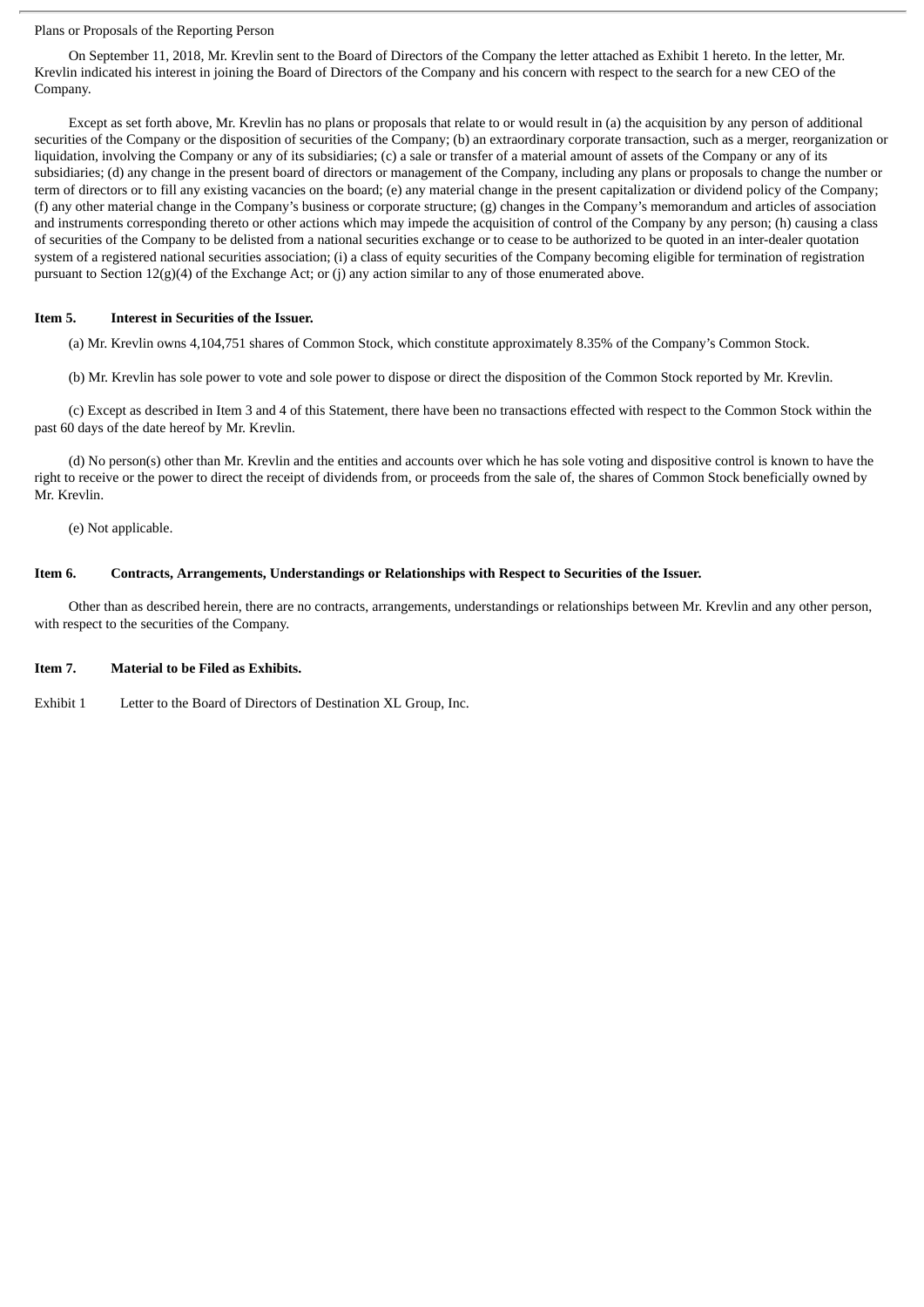### SIGNATURES

After reasonable inquiry and to the best of my knowledge and belief, each of the undersigned certifies that the information set forth in this statement is true, complete and correct.

Dated: September 11, 2018

/s/ Glenn J. Krevlin

Glenn J. Krevlin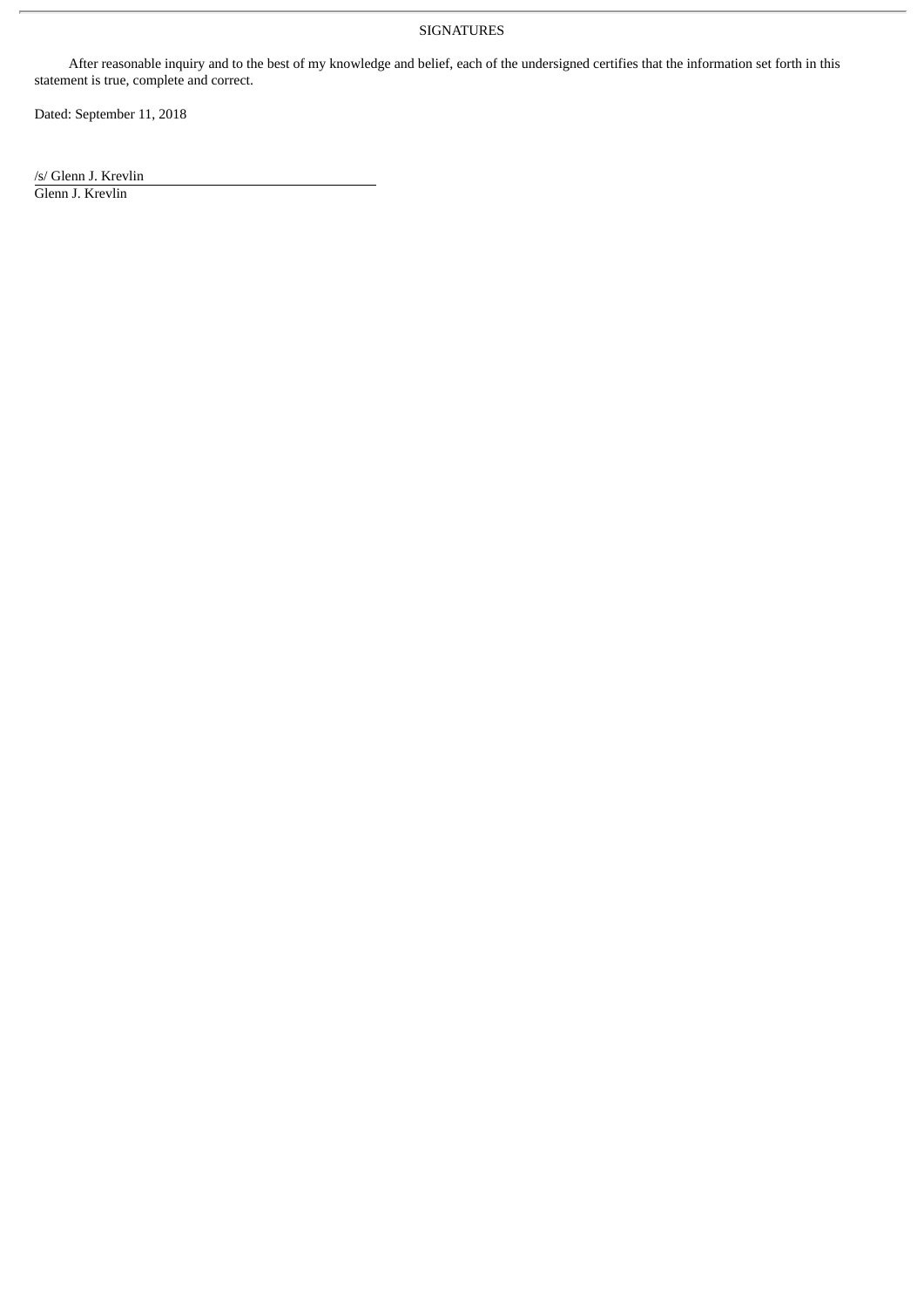#### September 11, 2018

Glenn J. Krevlin 600 Fifth Avenue, 11 FL New York, NY 10020

Corporate Secretary Destination XL Group, Inc. 555 Turnpike Street Canton, MA 02021

#### To the Board of Directors:

I have had an equity interest in Destination XL Group Inc. ("DXLG" or the "Company") since 2001, actively listening to nearly every earnings call and meeting with management many times over the years. I also participated in the evolution of the Company while a portfolio manager at Glenhill Capital, where we invested in the capital raise to finance the acquisition of Casual Male. During my tenure at Glenhill Capital, we were one of the largest shareholders of the Company until we began winding down operations in June of this year. Today, I along with family members own about 4.1 million shares of the Company.

I have followed the retail sector since 1989. While running Glenhill Capital, I served on the Board of Directors of Restoration Hardware from 2001- 2012. My firm participated in the transaction to take this company private and, after a successful reorganization, the company went public again in 2012. I was also the largest shareholder of Design Within Reach, a modern furniture retailer, from July 2009 till it was sold to Herman Miller in July 2015. While a shareholder of Design Within Reach, I served as Interim Chairman and CEO and played an active role in hiring a new management team and a turnaround strategy. I was asked to continue serving on the Board of Directors after the sale, which I currently do.

Given my experience, I believe that I am quite knowledgeable with the history and current state of the DXLG's business. I have previously expressed an interest in joining the Board of Directors of the Company in June of this year, and subsequently had conversations with Will Mesdag, who was open to the idea along with two other members of the board – John Kyees and Mitchell Presser. I am writing today to affirm my interest in joining the Board of Directors and would like to establish a timetable to discuss my qualifications with the Board of Directors.

The Company announced the retirement of David Levin on March 23, 2018 and a significant amount of time has lapsed without a conclusion. This may speak to difficulties of finding any suitable successor or possible other issues. I believe that I can add considerable value to the vetting process for a new CEO. The Company's financial record over the last ten years has been disappointing and, in my opinion,